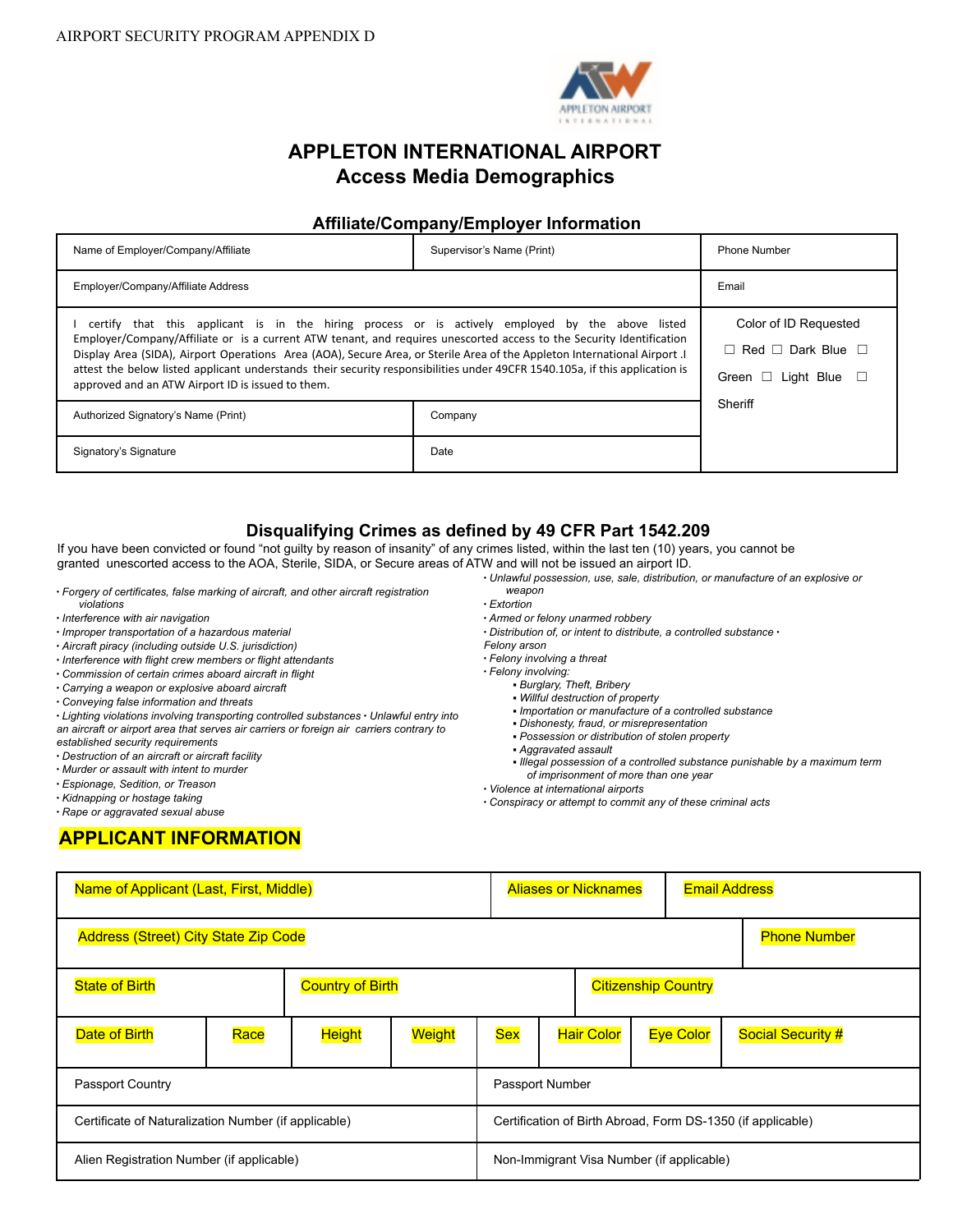I hereby certify that I have not been convicted or found not guilty by reason of insanity for any of the above listed crimes. I hereby give permission to Appleton International Airport officials to conduct a TSA Security Threat Assessment and/or CHRC (as applicable). The information I have provided on this application is true, complete, and correct to the best of my knowledge and belief and is provided in good faith. I understand that a knowing and willful false statement can be punished by fine or imprisonment or both. (See section 1001 of Title 18 of the United States Code.)

#### **Name (PRINTED)**: **Signature: Date**:

### TSAApproved: *MLL* (Mark Lendvay) April 15, 2021

# **Privacy Act Notice**

**Authority**: 6 U.S.C. § 1140, 46 U.S.C. § 70105; 49 U.S.C. §§ 106, 114, 5103a, 40103(b)(3), 40113, 44903, 44935-44936, 44939, and 46105; the Implementing Recommendations of the 9/11 Commission Act of 2007, § 1520 (121 Stat. 444, Public Law 110-53, August 3, 2007); FAA Reauthorization Act of 2018, §1934(c) (132 Stat. 3186, Public Law 115-254, Oct 5, 2018), and Executive Order 9397 (November 22, 1943), as amended.

**Purpose**: The Department of Homeland Security (DHS) will use the information to conduct a security threat assessment. If applicable, your fingerprints and associated information will be provided to the Federal Bureau of Investigation (FBI) for the purpose of comparing your fingerprints to other fingerprints in the FBI's Next Generation Identification (NGI) system or its successor systems including civil, criminal, and latent fingerprint repositories. The FBI may retain your fingerprints and associated information in NGI after the completion of this application and, while retained, your fingerprints may continue to be compared against other fingerprints submitted to or retained by NGI. DHS will also transmit your fingerprints for enrollment into US-VISIT Automated Biometrics Identification System (IDENT).

DHS will also maintain a national, centralized revocation database of individuals who have had airport or aircraft operator-issued identification media revoked for noncompliance with aviation security requirements. DHS has established a process to allow an individual whose name is mistakenly entered into the database to correct the record and have the individual's name expunged from the database. If an individual who is listed in the centralized database wishes to pursue expungement due to mistaken identity, the individual must send an email to TSA at Aviation.workers@tsa.dhs.gov

**Routine Uses:** In addition to those disclosures generally permitted under 5 U.S.C. § 552a(b) of the Privacy Act, all or a portion of the records or information contained in this system may be disclosed outside DHS as a routine use pursuant to 5 U.S.C. § 552a(b)(3) including with third parties during the course of a security threat assessment, employment investigation, or adjudication of a waiver or appeal request to the extent necessary to obtain information pertinent to the assessment, investigation, or adjudication of your application or in accordance with the routine uses identified in the TSA system of records notice (SORN) DHS/TSA 002, Transportation Security Threat Assessment System. For as long as your fingerprints and associated information are retained in NGI, your information may be disclosed pursuant to your consent or without your consent as permitted by the Privacy Act of 1974 and all applicable Routine Uses as may be published at any time in the Federal Register, including the Routine Uses for the NGI system and the FBI's Blanket Routine Uses.

Disclosure: Pursuant to § 1934(c) of the FAA Reauthorization Act of 2018, TSA is required to collect your SSN on applications for Secure Identification Display Area (SIDA) credentials. For SIDA applications, failure to provide this information will result in denial of a credential. For other aviation credentials, although furnishing your SSN is voluntary, if you do not provide the information requested, DHS may be unable to complete your security threat assessment.

#### **Screening Notice**

Any employee holding a credential granting access to a Security Identification Display Area may be screened at any time while gaining access to, working in, or leaving a Security Identification Display Area.

### **Certification**

The information I have provided is true, complete, and correct to the best of my knowledge and belief and is provided in good faith. I understand that a knowing and willful false statement can be punished by fine or imprisonment or both (see Section 1001 of Title 18 of the United States Code)

I authorize the Social Security Administration to release my Social Security Number and full name to the Transportation Security Administration, Enrollments Services and Vetting Programs, Attention: Vetting Programs (TSA-10) /Aviation Worker Program, 6595 Springfield Center Dr. Springfield, VA 20598-6010.

I am the individual to whom the information applies and want this information released to verify that my SSN is correct. I know that if I make any representation that I know is false to obtain information from Social Security records, I could be punished by a fine or imprisonment or both.